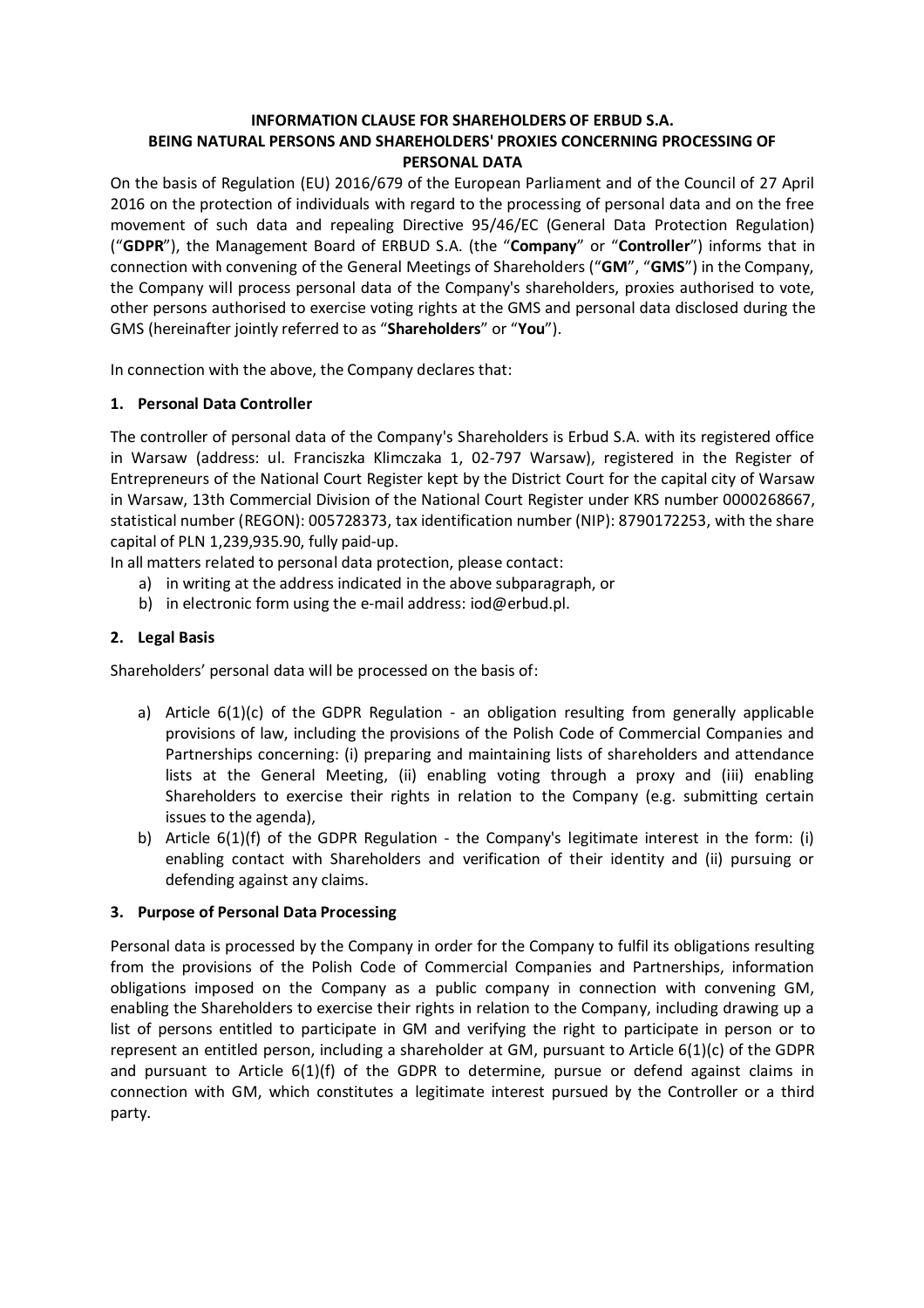## **4. Personal Data Categories**

Categories of personal data processed by the Company:

- a) data included in the list of shareholders entitled to participate in GM,
- b) data of shareholders and their proxies included in the list of shareholders present at GM,
- c) data of shareholders' proxies included in the power of attorney to represent the shareholder during GM,
- d) data of shareholders and their proxies included in the form of Notification of granting a power of attorney in electronic form,
- e) data of shareholders and their proxies indicated in the request to convene GM,
- f) data of shareholders and their proxies as indicated in: (i) a request for making copies of the shareholders' lists available, (ii) a request in matters covered by the agenda of GM, (iii) a request for inclusion of an item in the agenda of a convened GM or (iv) a request containing a draft resolution of GM.

The Company processes the following categories of Shareholders' personal data:

- a) identification data (first name, surname, Personal Identification Number PESEL, Tax Identification Number NIP, ID card/passport number and series),
- b) address details,
- c) contact details (telephone number, e-mail address),
- d) data relating to shares and resulting entitlements, such as: (i) number, (ii) type of shares and (iii) number of votes from the shares, (iv) share code.

In cases where the categories of data indicated above would prove insufficient to achieve the purposes indicated in point 3 above, in particular to verify the status of a shareholder or shareholder's proxy - the Controller will also process other data necessary to achieve these purposes.

#### **5. Provision of Personal Data**

Shareholders' personal data may be provided by the Company to:

- a) other shareholders of the Company within the scope of making the list of shareholders available in accordance with Article 407 of the Polish Code of Commercial Companies and Partnerships,
- b) authorised staff of the Controller,
- c) legal advisors handling GM, including the notary public, and
- d) other persons acting at authorisation of the Controller.

#### **6. Personal Data Storage Period**

Your personal data will be kept no longer than necessary, i.e. for the period necessary for the Company to conduct the GM and document it properly, including the period of keeping the records, and thereafter for the period required by law, as well as for the period appropriate to determine, pursue or defend against claims that the Company may raise and that may be raised against the Company.

#### **7. Shareholders' Rights**

In connection with the Company's processing of Your personal data, You are entitled to:

- a) the right to access personal data;
- b) the right to correct personal data;
- c) the right to delete personal data (right to be forgotten);
- d) the right to limit the processing of personal data;
- e) the right to object to the processing of personal data;